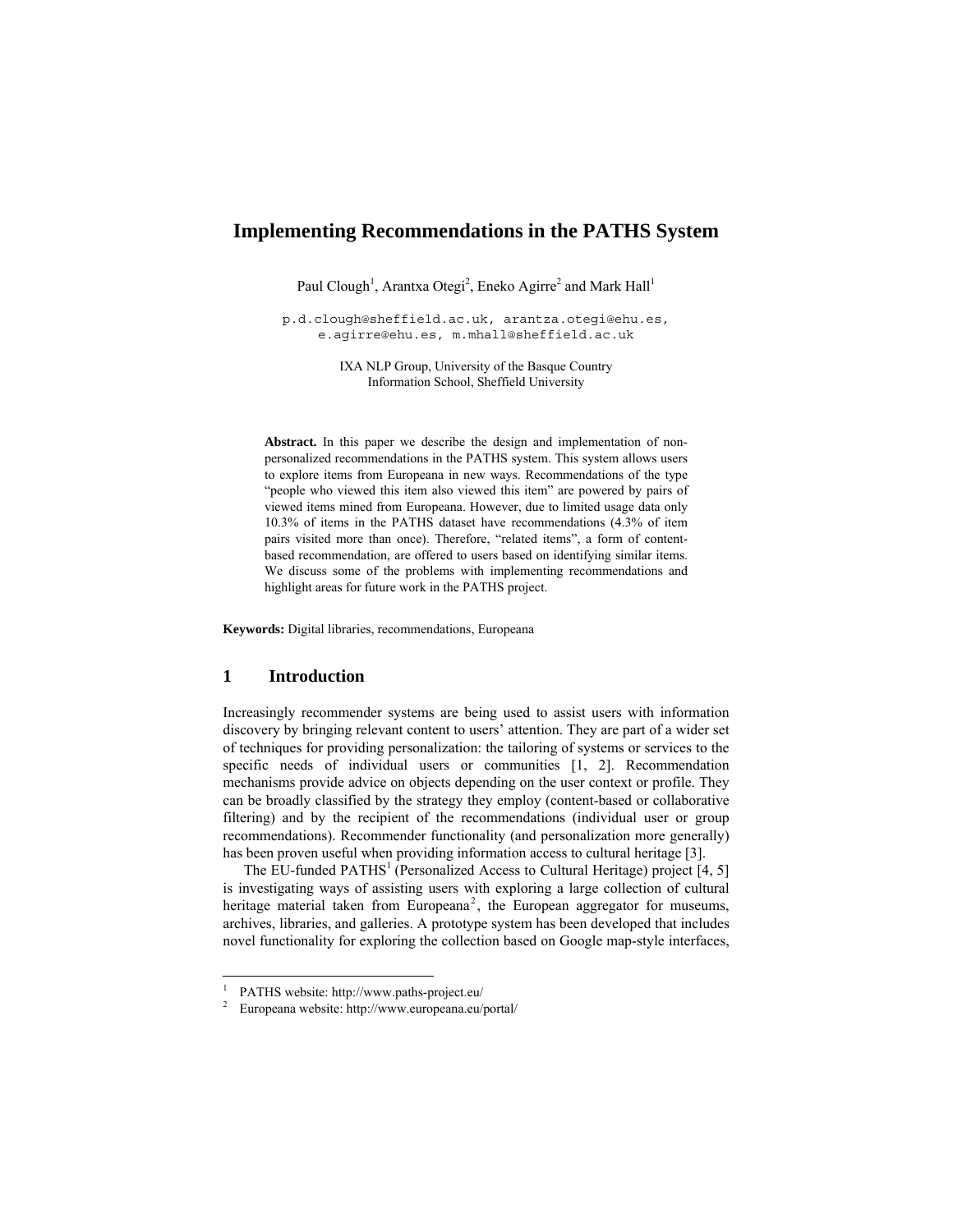data-driven taxonomies and supporting the manual creation of guided tours or paths. Another aspect being explored is the use of recommendations to promote information discovery. To date we have been exploring *non-personalized* recommendations based on item-to-item co-occurrences. These provide recommendations of the kind *"people who viewed this item also viewed this item."* Co-occurrence information (items that have been viewed consecutively in the same session) has been minded from a sample of Europeana logs to power the recommendations. Additionally, we provide links to "related items", a form of content-based recommendation, based on identifying 'similar' items and classifying the *type* of relation. In this paper we describe our recommendation work to date, difficulties in implementing recommendations and our plans for future work.



Fig 1. An example screenshot of the PATHS prototype<sup>3</sup> when viewing an item

## **2 The PATHS System**

 $\overline{a}$ 

The current PATHS system interface is shown in Figure 1. At this point the user is viewing an item from the collection indexed in PATHS. This collection consists of approximately 540,000 items from items in Europeana that have English metadata. An additional 1.2 million Spanish items are in the process of being loaded. The prototype system as it stands supports vertical, top-down exploration through the provision of a thesaurus, a tag-cloud, topic map, and faceted search. However, to support the horizontal exploration at the level of individual items, only "paths",

<sup>3</sup> PATHS prototype system: http://prototype2.paths-project.eu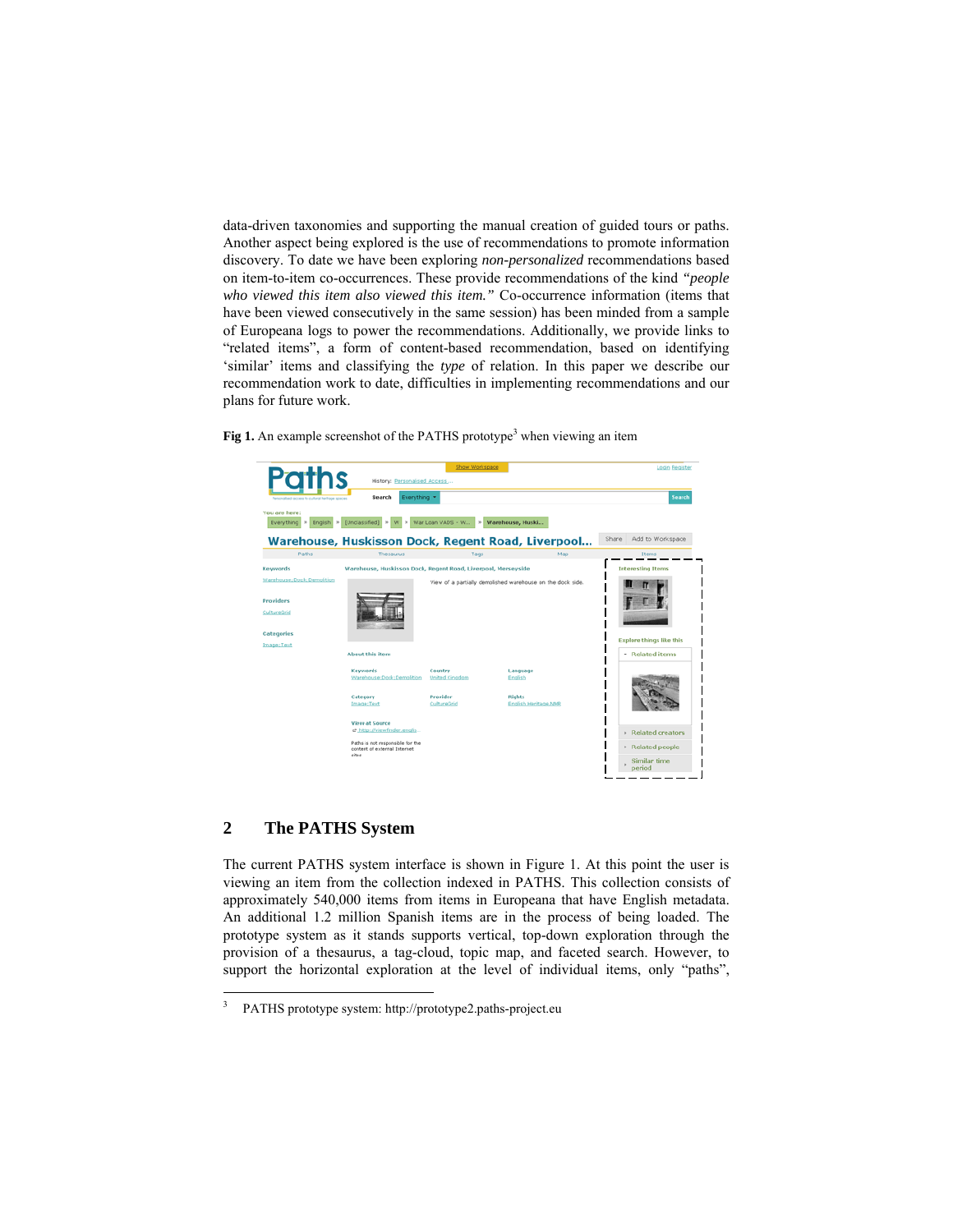manually curated narratives through parts of the collection, are available. To further improve the horizontal exploration facilities, particularly in areas of the collection not covered by "paths", we are investigating non-personalized recommendations. This functionality is shown in Figure 1 in the dashed box.

#### **2.1 Implementing** *"people who viewed this also viewed this"*

We implemented a mechanism to automatically download transaction logs for the main Europeana portal on a daily basis. Currently we use a 6-months sample of logs (1 Jan to 30 June 2012), but have collected almost 2 years of data. We applied standard pre-processing, including the removal of lines not relating to user actions (e.g. cascading style sheets and images), removal of non-human actions (e.g. robots), session segmentation (based on a 30 min timeout between actions) and classification of requests (e.g. viewing an item). A 30 min timeout period of inactivity was selected based on previous research [6, 7], but we recognize that a fixed timeout period does have limitations for reliably detecting sessions and warrants further investigation [8].

In total, the processed data consists of 14,164,379 requests (3,245,766 sessions), with 53.7% of requests for item views. We filter out those sessions without any request for items that map to the PATHS dataset. This results in 102,525 sessions (3.2% of the initial log) with 208,584 item requests. For each session we extract sequences of 2 viewed items (ignoring all other request types). For example for the action sequence item<sub>1</sub>→item<sub>2</sub>→search<sub>1</sub>→item<sub>3</sub> we would extract the sequences item<sub>1</sub>→item<sub>2</sub> and item<sub>2</sub>→item<sub>3</sub>. We ignored pairs containing repeated items (i.e. item<sub>1</sub>=item<sub>2</sub>). This resulted in 55,521 different pairs of items and an average of 1.82 recommendations per item.

#### **2.2 Implementing "Related Items"**

For the "related items" functionality, the similarity between each pair of items is computed using a state of the art approach based on Latent Dirichlet Allocation over the text, allowing users to quickly find related items when browsing. An evaluation dataset was crowd-sourced to enable us to assess this approach [9]. In addition, a typed similarity approach is implemented to determine the 'type' of the relation, such as similar author, location, date, event, people involved or subject. With this extra functionality, users know *why* the system is making the suggestion, an aspect considered as important to recommender systems [10]. The approach is a combination of simple similarity heuristics, based on the appropriate metadata fields, and a lineal regression [11]. The latter method improved the results considerably, obtaining second position among several contenders at an open evaluation exercise<sup>4</sup>.

<sup>4</sup> Semeval 2013: http://ixa2.si.ehu.es/sts/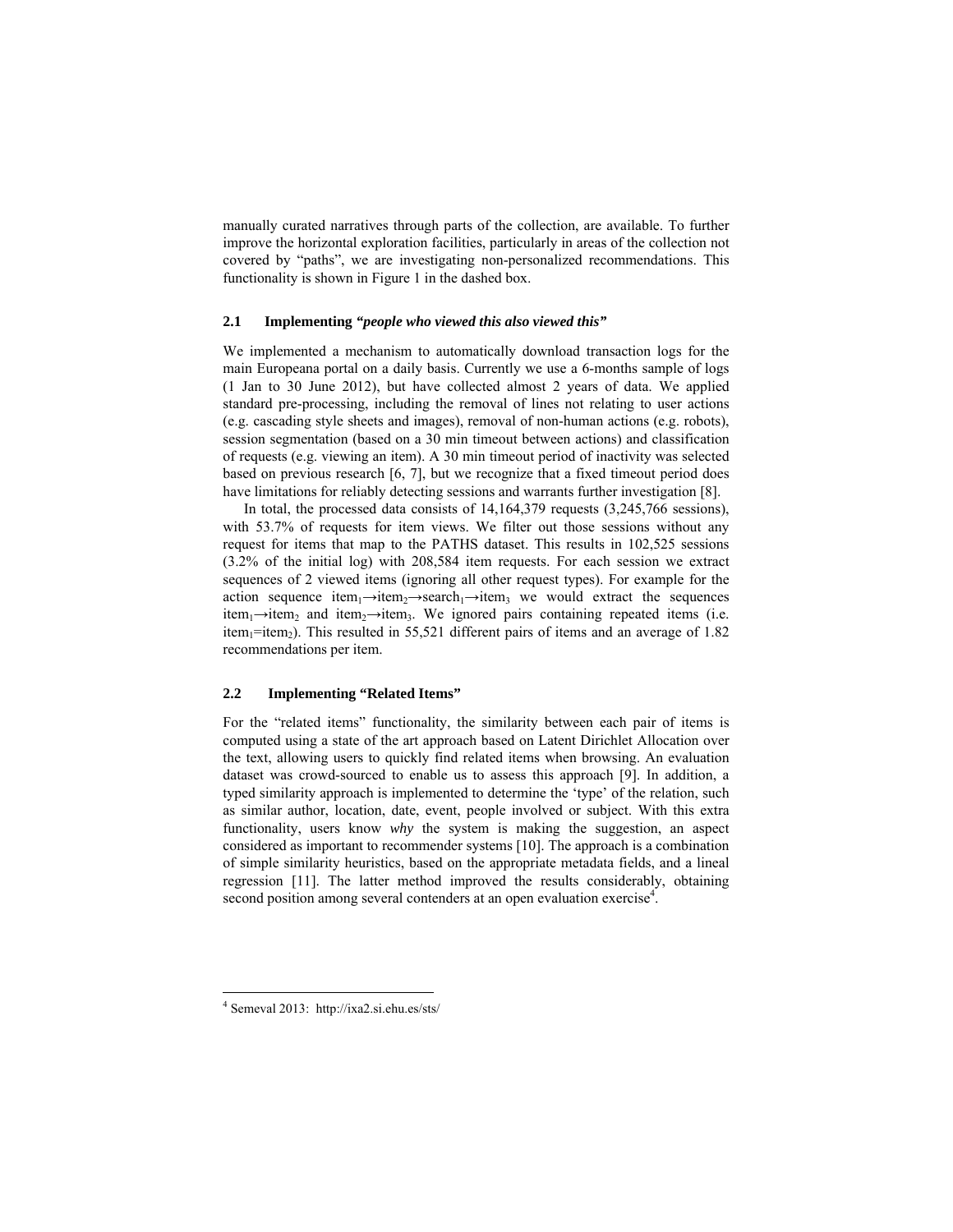### **3 Discussion**

Like most cultural heritage systems the amount of interaction data generated by users of the PATHS system is insufficient for implementing "people who viewed this also viewed this" functionality, due to data sparseness. Therefore, we exploit usage information from a more widely used system (Europeana), but restrict the data to only those items we index. However, even using data from a more widely used system we can only make recommendations for 10.3% of items in the PATHS dataset.

A further issue is that only 2,407 pairs of items (4.3%) are viewed more than once which may be the threshold at which recommendations are acceptable. Therefore, we are also working on extracting more pairs between items based on transitivity (e.g. for the sequence item<sub>1</sub>→item<sub>3</sub>→item<sub>3</sub> we could also assume a relation exists between item<sub>1</sub>  $\rightarrow$ item<sub>3</sub>) and duality (e.g. for the pair item<sub>1</sub> $\rightarrow$ item<sub>2</sub> we could also extract item<sub>2</sub>→item<sub>1</sub>). Another approach to deal with data sparseness could be to map each item to a semantic category and then make recommendations at higher levels than item, i.e. suggest pairs of items for the same subject that are viewed consecutively.

One approach we adopt in the current prototype is utilization of additional content-based recommendations. These "related items" help to alleviate the problems of insufficient usage data. Combinations of approaches are commonly used to overcome the limitations in using collaborative filtering and content-based approaches independently [2]. Further work being planned includes evaluating recommendations in a controlled lab-based setting and field trials. Also, we are developing personalized recommendations based on a session-based user model (i.e. the user profile is built up during a session from items viewed) and using PageRank to identify items of interest.

## **4 Conclusions**

This paper discusses the implementation of non-personalized recommendations at the item-level in the PATHS system, which assists users with exploring Europeana. Recommendations of the form "people who viewed this item also viewed this item" are powered by mining co-occurrences of items viewed in Europeana. To complement these recommendations, and alleviate some of the issues with data sparseness, we also implemented "related items" functionality. We discuss some of the issues with implementing non-personalized recommendations, in addition to avenues for further work on personalized recommendations in the PATHS system.

#### **Acknowledgements**

The research leading to these results was carried out as part of the PATHS project (http://paths-project.eu) funded by the European Community's Seventh Framework Programme (FP7/2007-2013) under grant agreement no. 270082.